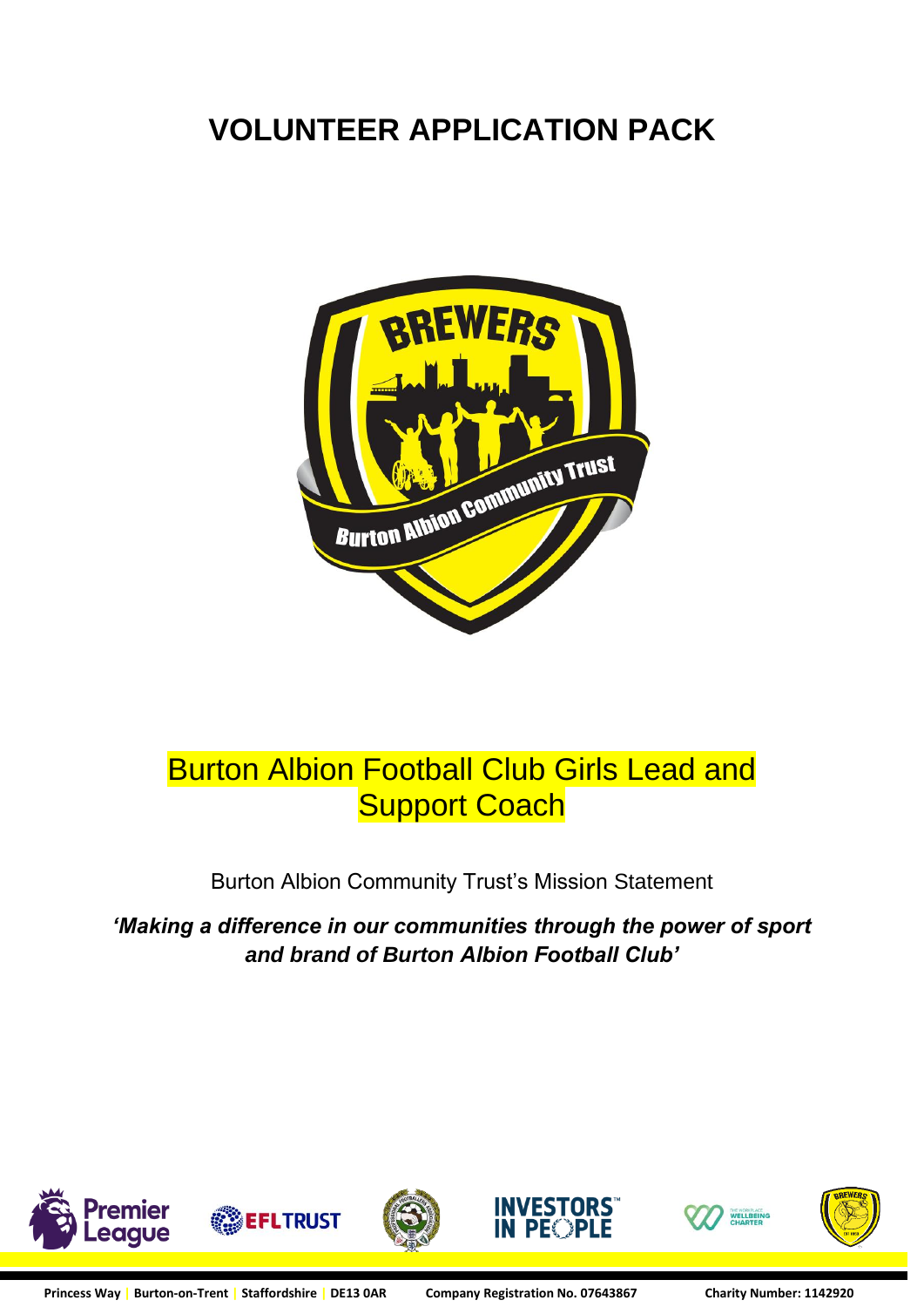The mission is underpinned by our three Strategic Aims:

- To Deliver high quality
- To Create Experiences
- To Make a Difference

We will always:

#### o **Be Inspiring**

- **Through a passion for Burton Albion and our local community**
- o **Be Engaging**
	- **Through understanding our communities and delivering** targeted projects and programmes
- o **Be Educating**
	- Helping realise full potential in individuals and our communities

▪ Our Impact on the Community will be through the following areas of work:

- **Health & Wellbeing**
- **Sport & Participation**
	- o School Sport
	- o Football Development
- **Education & Employability**
- **Community Engagement**
	- o Events & Fundraising
	- o KICKS
	- o Disability
- **Burton Albion Facilities**

Our Outcomes will be to:

- o Develop healthier and happier communities
- o Create safer and more cohesive communities
- o Empower our communities to help fulfil potential and opportunity



**INVESTORS** 

IN PE( )PLE

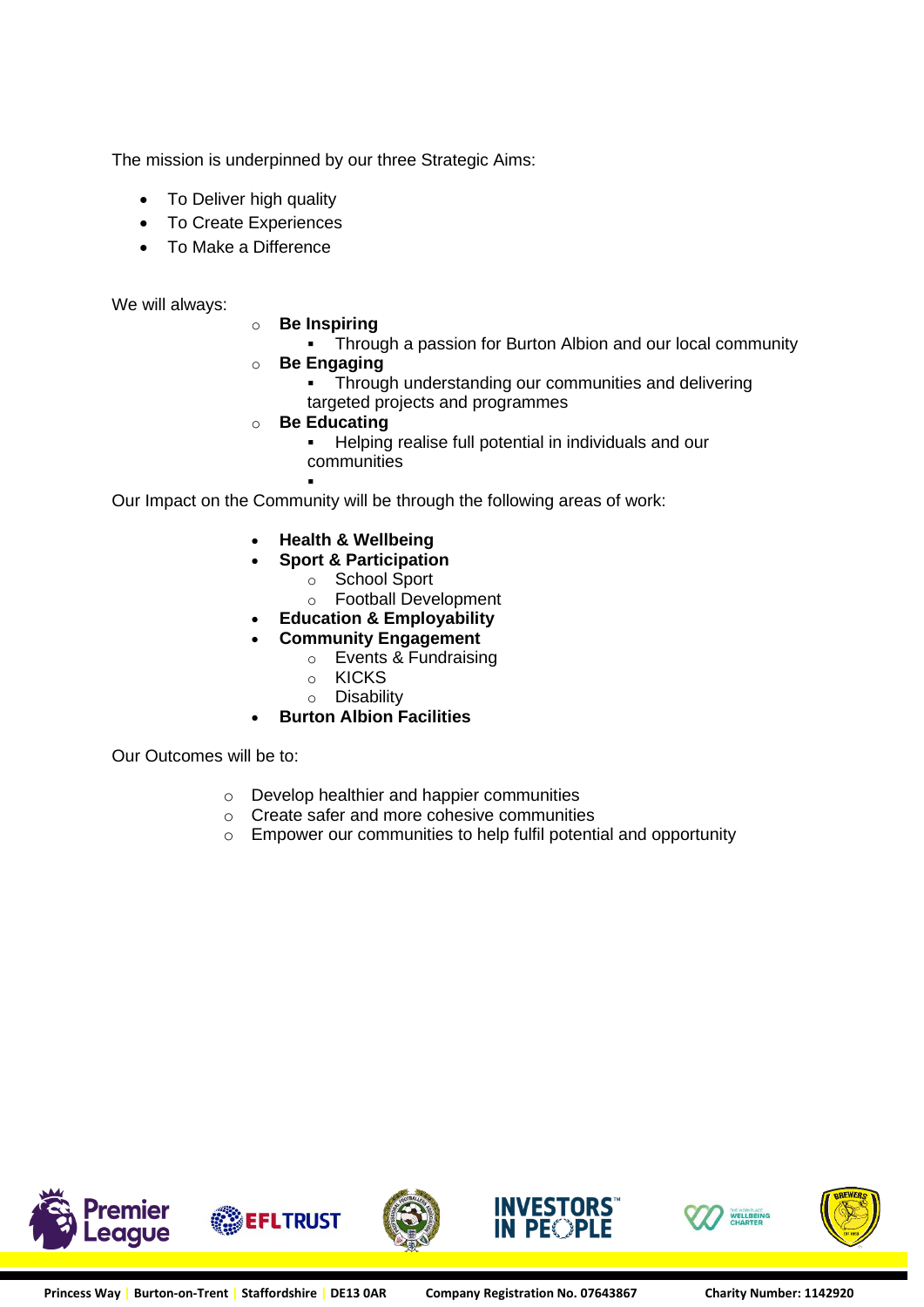## **JOB DESCRIPTION**

| <b>Volunteer role</b>                                                                                                                                              | <b>Volunteer hours:</b>                                                                            |  |  |  |
|--------------------------------------------------------------------------------------------------------------------------------------------------------------------|----------------------------------------------------------------------------------------------------|--|--|--|
| Burton Albion Football Club Girls Lead and<br>Support Coach                                                                                                        | 5 hours a week                                                                                     |  |  |  |
|                                                                                                                                                                    |                                                                                                    |  |  |  |
|                                                                                                                                                                    |                                                                                                    |  |  |  |
|                                                                                                                                                                    |                                                                                                    |  |  |  |
|                                                                                                                                                                    |                                                                                                    |  |  |  |
|                                                                                                                                                                    |                                                                                                    |  |  |  |
| Burton Albion has a long history of being a community focused club, since it's humble beginnings in                                                                |                                                                                                    |  |  |  |
| this difference re the people who bring our projects, programmes and activities to life. Our people                                                                | 2010 Burton Albion Community Trust has always been about making a difference. The heartbeat of     |  |  |  |
|                                                                                                                                                                    | are our strength, they are engaging they act with empathy and kindness, they are proud of the work |  |  |  |
| they do and work hard to inspire each other and those we work with, our people are willing to learn                                                                |                                                                                                    |  |  |  |
| and have desire to be educating.                                                                                                                                   |                                                                                                    |  |  |  |
|                                                                                                                                                                    |                                                                                                    |  |  |  |
| If you think you have what it takes to be Engaging, Inspiring and Educating we can't wait to read<br>your application.                                             |                                                                                                    |  |  |  |
|                                                                                                                                                                    |                                                                                                    |  |  |  |
|                                                                                                                                                                    |                                                                                                    |  |  |  |
| <b>Role Purpose:</b>                                                                                                                                               |                                                                                                    |  |  |  |
| Burton Albion Community Trust (BACT) is the independent charitable arm of Burton Albion FC and                                                                     |                                                                                                    |  |  |  |
| is looking to recruit lead and support coaches for Burton Albion Football Club Girls. The role will entail                                                         |                                                                                                    |  |  |  |
| the volunteer coach to represent the football club and have an enthusiasm for developing female                                                                    |                                                                                                    |  |  |  |
| football.                                                                                                                                                          |                                                                                                    |  |  |  |
|                                                                                                                                                                    |                                                                                                    |  |  |  |
| The role will see the successful candidate work with Burton Albion Ladies junior squads from U11-                                                                  |                                                                                                    |  |  |  |
| U18s within the Community Trust scheme.                                                                                                                            |                                                                                                    |  |  |  |
| Attendance will be required at weekly training sessions aswell as matchdays. This will be organised                                                                |                                                                                                    |  |  |  |
| between the volunteer coach and the other Burton Albion Community Trust coaching staff.                                                                            |                                                                                                    |  |  |  |
|                                                                                                                                                                    |                                                                                                    |  |  |  |
| This position requires flexibility as the role will require occasional evening and weekend work.                                                                   |                                                                                                    |  |  |  |
|                                                                                                                                                                    |                                                                                                    |  |  |  |
|                                                                                                                                                                    |                                                                                                    |  |  |  |
| <b>Roles and Responsibilities</b>                                                                                                                                  |                                                                                                    |  |  |  |
|                                                                                                                                                                    |                                                                                                    |  |  |  |
| Support the delivery of BACT programmes as requested.<br>1.                                                                                                        |                                                                                                    |  |  |  |
| Support in ensuring the facility and equipment is fit for purpose.<br>2.                                                                                           |                                                                                                    |  |  |  |
| Always maintain effective internal and external communication.<br>3.<br>Ensure BACT values are promoted in all sessions and BACT policies and procedures are<br>4. |                                                                                                    |  |  |  |
| followed, including safeguarding and welfare and health and safety.                                                                                                |                                                                                                    |  |  |  |
| Identify appropriate personal development opportunities.<br>5.                                                                                                     |                                                                                                    |  |  |  |
|                                                                                                                                                                    |                                                                                                    |  |  |  |
|                                                                                                                                                                    |                                                                                                    |  |  |  |
|                                                                                                                                                                    |                                                                                                    |  |  |  |

**What volunteering for Burton Albion Community Trust can offer you:**









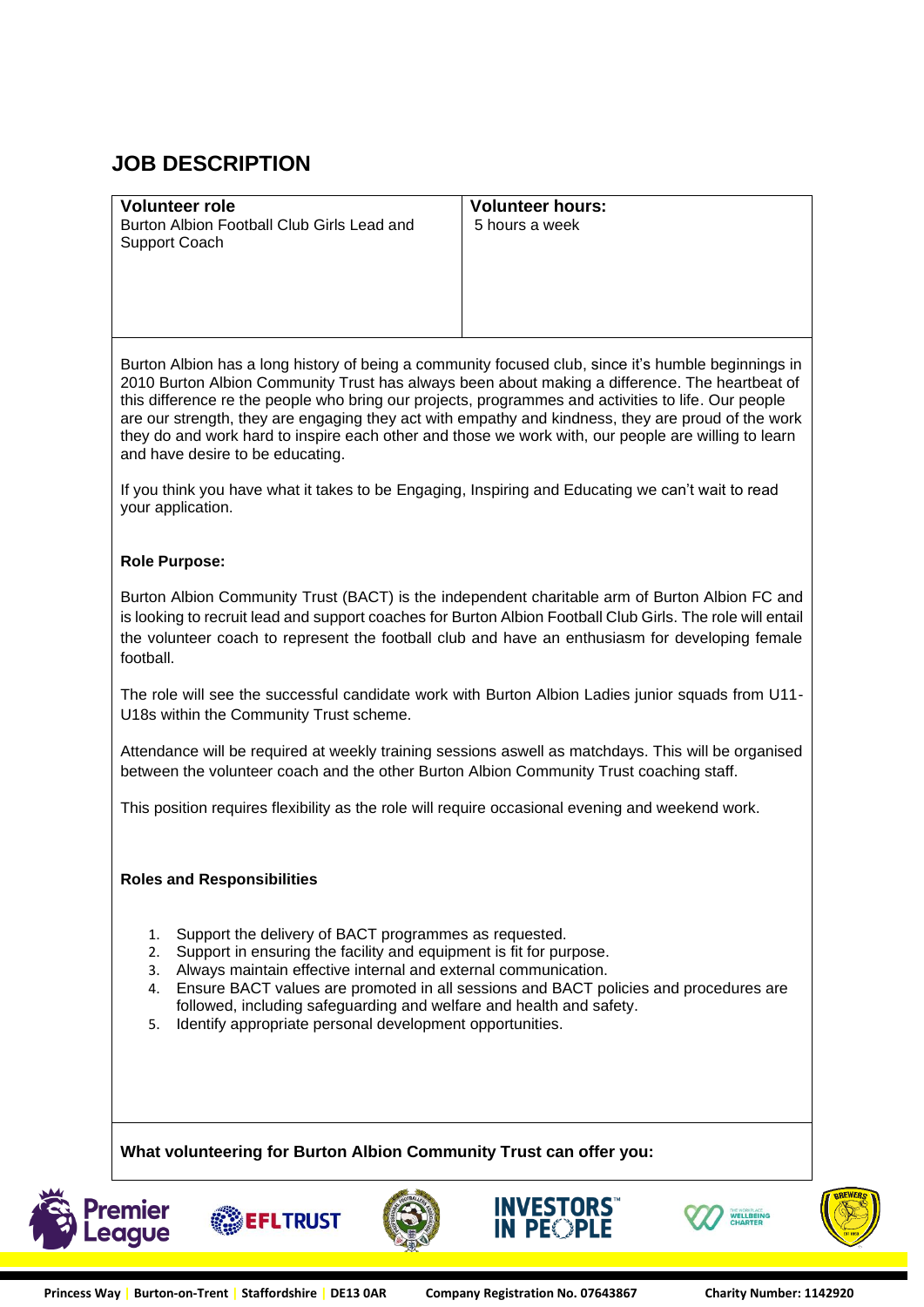- Excellent Training Opportunities
	- Flexible Working
	- Optional Full Uniform
	- **Onsite Parking**
	- Company Discounts
	- BAFC Staff Discounts

#### **General:**

This document is a guide only and should not be regarded as exclusive or exhaustive. It is intended as an outline indication of the areas of activity and will be amended in the light of changing needs of the organisation.

All volunteers may be required to undertake any other duties as may be reasonably requested.

**Equality Statement -** Burton Albion Community Trust are committed to ensuring that equality of opportunity is at the very heart of everything we do to ensure we provide fair and non-prejudicial access to the services across the Trust. We uphold everyone's freedom of rights and choice to be different and aim to provide opportunities for everyone to succeed. It is the policy of the Trust that no person, whether job applicant, employee or customer, shall be discriminated against. For full details, please refer to our employees Company Handbook

### **Safeguarding Statement**

Burton Albion Community Trust (BACT) operates a child centred approach to safeguarding and where concerns about the welfare of a child or adult at risk exists, staff will always act in the best interests of the child or adult at risk.

The Trust fully acknowledges and accepts its responsibility for the well-being and safety of all children and adults at risk engaged in Trust activities. It is the duty of all staff working at the Trust to ensure they safeguard children and adults at risk by creating an environment that protects them from harm.

Burton Albion Community Trust believes that the general wellbeing, welfare, and safety of all children and adults at risk engaged in Trust activities is of the upmost importance. Burton Albion will fulfil its responsibilities by ensuring it displays best practice in safeguarding matters, carried out in a spirit of partnership and openness with the child or adults at risk, family and the relevant local authority.

### **Commitment**

Burton Albion Community Trust is committed to being inclusive and providing a safe and positive experience for everyone involved in our activities and aims to protect them by:

- Adopting a pro-active approach in approach in preventative work.
- Having clear polices which are audited and reviewed annually.
- Vetting all staff and volunteers.
- Providing regular training to ensure staff can identify concerns and are confident when responding, reporting and recording.









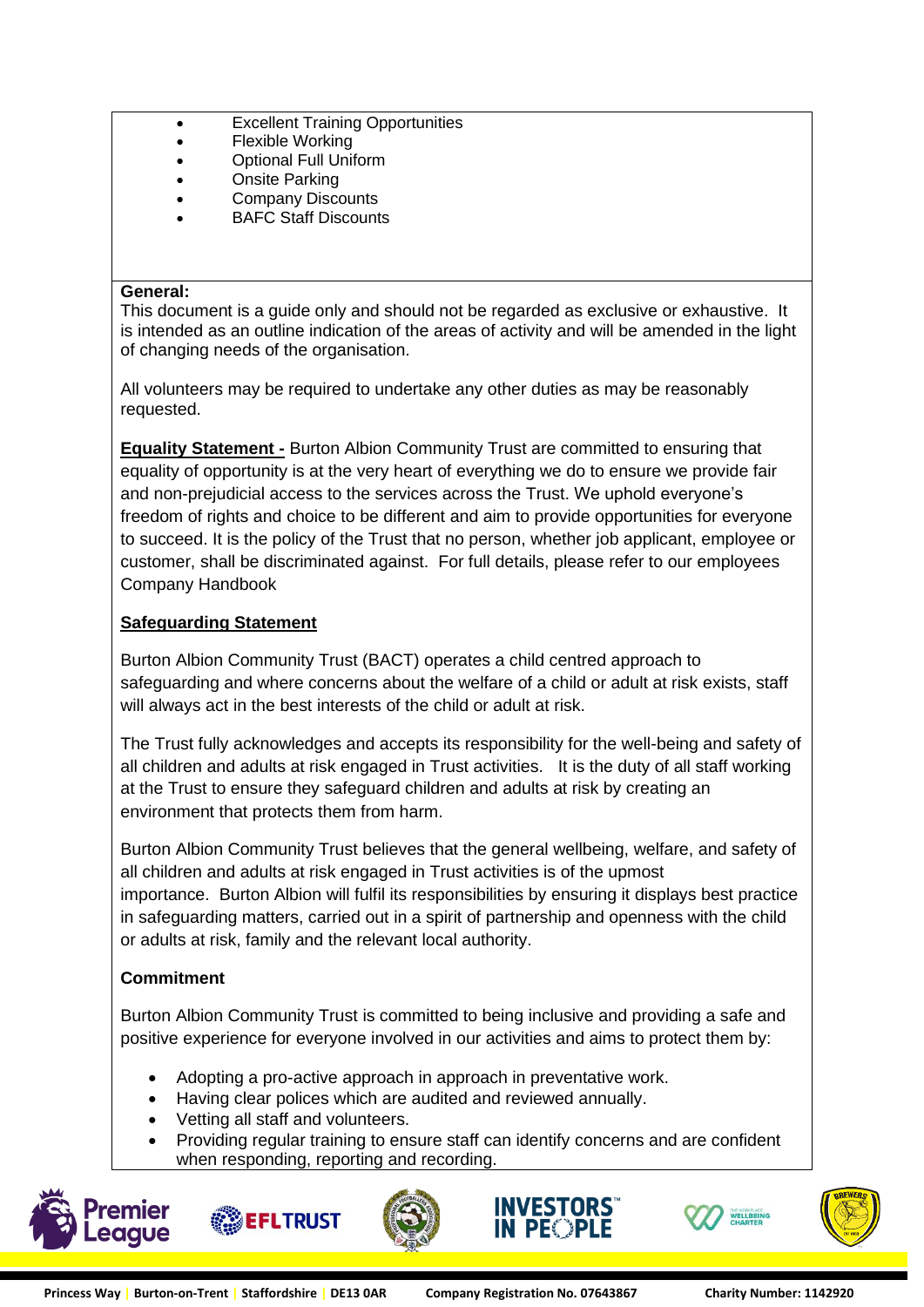• Embedding safeguarding as a priority throughout the Trust.

| <b>PERSON SPECIFICATION</b>                              |                           |                  | <b>Evidence to be provided</b><br><b>Application/Interview/Certificates</b><br>(A/IC) |
|----------------------------------------------------------|---------------------------|------------------|---------------------------------------------------------------------------------------|
| <b>Role Specs</b>                                        | <b>Essential</b>          | <b>Desirable</b> |                                                                                       |
| <b>Person Focused</b>                                    | X                         |                  | A/I                                                                                   |
| Kind and Compassionate                                   | X                         |                  | Α⁄Ι                                                                                   |
| Passion for developing female<br>football                | X                         |                  | A/I                                                                                   |
| Comfortable speaking to new<br>people                    | X                         |                  | A/I                                                                                   |
| Experience of working in football                        | $\boldsymbol{\mathsf{x}}$ |                  | A/I                                                                                   |
| Attained FA Level 1 coaching<br>qualification            | X                         |                  | $\mathsf{C}$                                                                          |
| Attained FA Level 2 coaching<br>qualification            |                           | x                | $\mathsf{C}$                                                                          |
| Basic IT skills to record contacts<br>and raise concerns | X                         |                  | Α⁄Ι                                                                                   |
| Knowledge of safeguarding and<br>health and safety       | X                         |                  | A/I                                                                                   |

## **APPLICATIONS**

Application forms are available from<http://burtonalbioncommunitytrust.co.uk/job-vacancies/>

To apply for this role, please send a completed application form to: [bactvacancies@burtonalbionct.org](mailto:Jobs@cact.org.uk)

Or via post to: Vacancies Burton Albion Community Trust Pirelli Stadium Princess Way Burton on Trent Staffs DE13 0AR

For further information regarding the role please email : steve.guest@burtonalbionct.org

Closing date: N/A